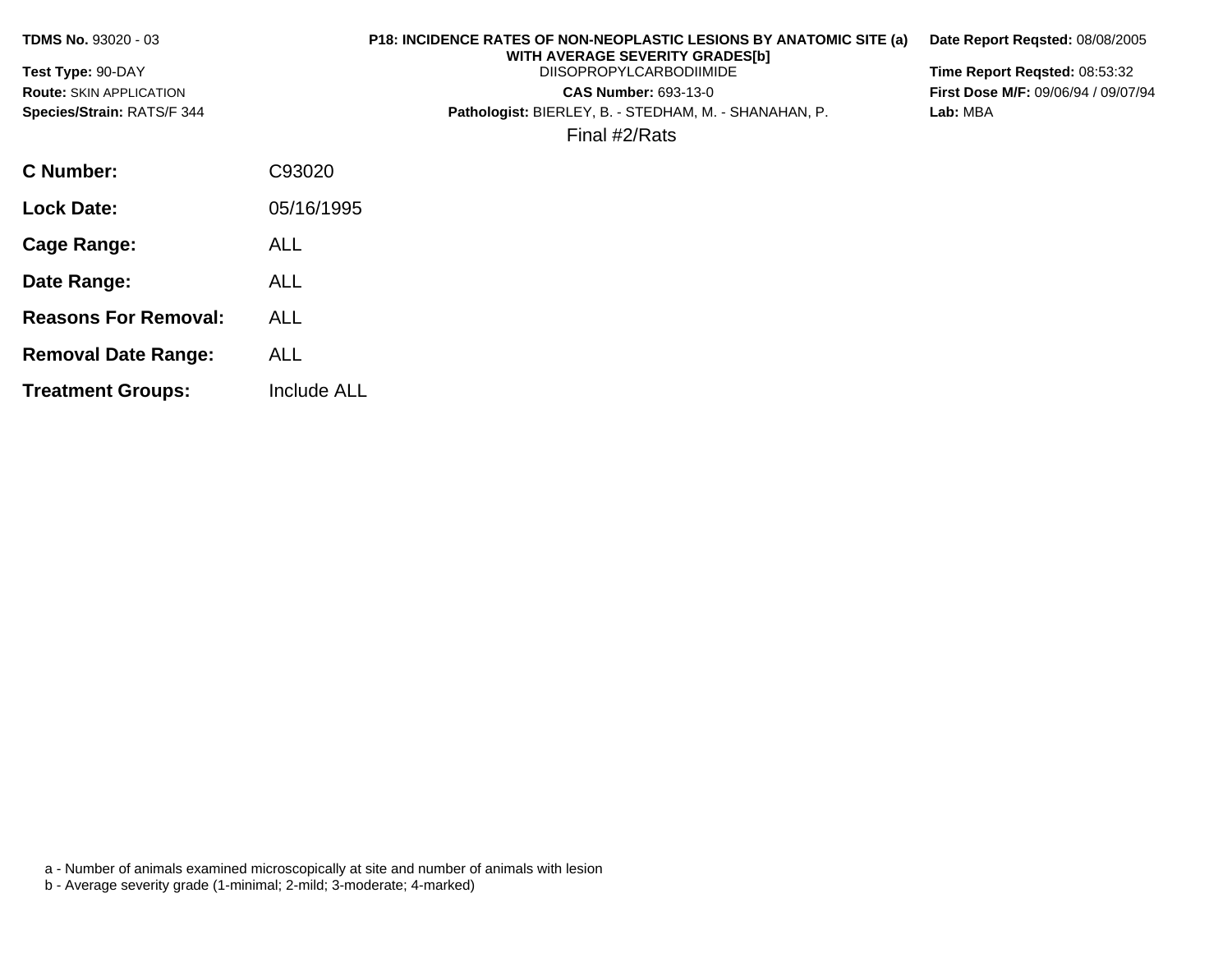**TDMS No.** 93020 - 03

**Test Type:** 90-DAY **Route:** SKIN APPLICATION **Species/Strain:** RATS/F 344

#### **P18: INCIDENCE RATES OF NON-NEOPLASTIC LESIONS BY ANATOMIC SITE (a)**

**Date Report Reqsted:** 08/08/2005

**WITH AVERAGE SEVERITY GRADES[b]**  DIISOPROPYLCARBODIIMIDE

**CAS Number:** 693-13-0

**Pathologist:** BIERLEY, B. - STEDHAM, M. - SHANAHAN, P.

**Time Report Reqsted:** 08:53:32 **First Dose M/F:** 09/06/94 / 09/07/94 **Lab:** MBA

| <b>FISCHER 344 RATS MALE</b>                                                              | 0 MG/KG        | 10 MG/KG       | 20 MG/KG       | 40 MG/KG                    | 80 MG/KG                 | <b>160 MG/KG</b>         |
|-------------------------------------------------------------------------------------------|----------------|----------------|----------------|-----------------------------|--------------------------|--------------------------|
| <b>Disposition Summary</b>                                                                |                |                |                |                             |                          |                          |
| <b>Animals Initially in Study</b>                                                         | 10             | 10             | 10             | 10                          | 10                       | 10                       |
| <b>Early Deaths</b><br><b>Moribund Sacrifice</b><br><b>Natural Death</b>                  |                |                |                |                             | 10                       | 3<br>$\overline{7}$      |
| <b>Survivors</b><br><b>Terminal Sacrifice</b><br><b>Animals Examined Microscopically</b>  | 10<br>10       | 10<br>10       | 10<br>10       | 10<br>10                    | 10                       | 10                       |
| <b>ALIMENTARY SYSTEM</b>                                                                  |                |                |                |                             |                          |                          |
| Liver<br>Centrilobular, Congestion<br>Centrilobular, Vacuolization Cytoplasmic            | (10)           | (0)            | (0)            | (10)                        | (10)<br>4[1.5]<br>1[1.0] | (10)<br>6[2.3]<br>6[1.5] |
| Periportal, Vacuolization Cytoplasmic<br>Pancreas                                         | 1[1.0]<br>(10) | (0)            | (0)            | (10)                        | (10)                     | (9)                      |
| Acinus, Atrophy, Focal<br>Stomach, Glandular<br>Infiltration Cellular, Mixed Cell<br>Cyst | 1[1.0]<br>(10) | (0)            | (0)            | (10)<br>1[1.0]<br>$1$ [2.0] | (10)                     | (10)                     |
| <b>CARDIOVASCULAR SYSTEM</b>                                                              |                |                |                |                             |                          |                          |
| Heart<br>Cardiomyopathy<br>Artery, Inflammation, Chronic Active                           | (10)<br>4[1.3] | (10)<br>4[1.0] | (10)<br>6[1.0] | (10)<br>4[1.0]              | (10)<br>5[1.2]<br>1[1.0] | (10)<br>3[2.7]           |
| <b>ENDOCRINE SYSTEM</b>                                                                   |                |                |                |                             |                          |                          |
| None                                                                                      |                |                |                |                             |                          |                          |
| <b>GENERAL BODY SYSTEM</b>                                                                |                |                |                |                             |                          |                          |

None

a - Number of animals examined microscopically at site and number of animals with lesion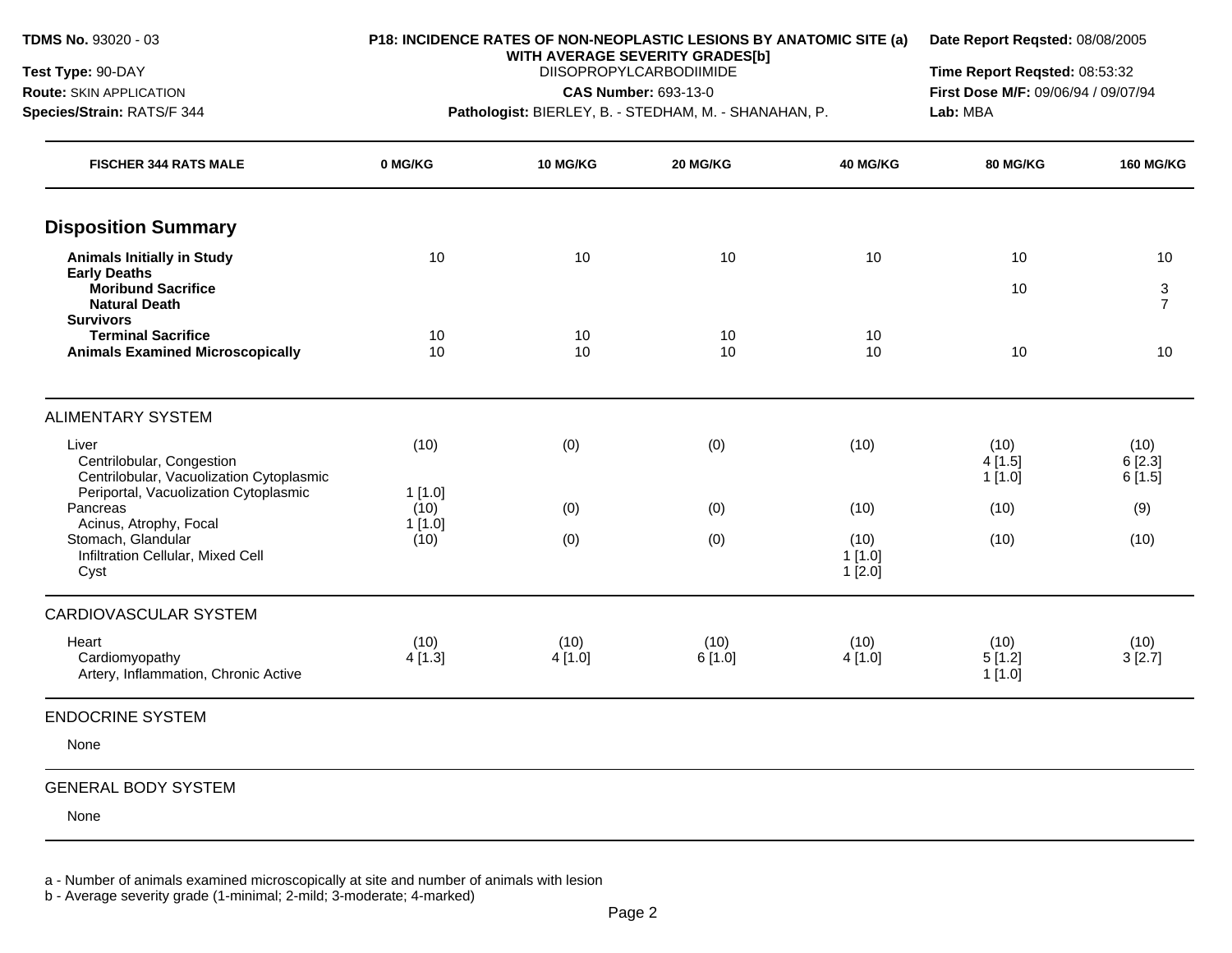**WITH AVERAGE SEVERITY GRADES[b] Test Type:** 90-DAY DIISOPROPYLCARBODIIMIDE **Time Report Reqsted:** 08:53:32

**Route:** SKIN APPLICATION **CAS Number:** 693-13-0 **First Dose M/F:** 09/06/94 / 09/07/94 **Species/Strain:** RATS/F 344 **Pathologist:** BIERLEY, B. - STEDHAM, M. - SHANAHAN, P. **Lab:** MBA

| <b>FISCHER 344 RATS MALE</b>                                                              | 0 MG/KG                  | 10 MG/KG       | 20 MG/KG       | 40 MG/KG         | <b>80 MG/KG</b>  | <b>160 MG/KG</b> |
|-------------------------------------------------------------------------------------------|--------------------------|----------------|----------------|------------------|------------------|------------------|
| <b>GENITAL SYSTEM</b>                                                                     |                          |                |                |                  |                  |                  |
| <b>Preputial Gland</b><br>Inflammation, Chronic Active                                    | (10)<br>2[2.0]           | (0)            | (0)            | (10)<br>2[2.5]   | (10)<br>1[2.0]   | (10)<br>4[1.3]   |
| <b>HEMATOPOIETIC SYSTEM</b>                                                               |                          |                |                |                  |                  |                  |
| <b>Bone Marrow</b>                                                                        | (10)                     | (0)            | (0)            | (10)             | (10)             | (10)             |
| Hemorrhage<br>Lymph Node, Mandibular<br>Hyperplasia, Lymphoid<br>Hyperplasia, Plasma Cell | (10)<br>1[2.0]<br>1[2.0] | (0)            | (0)            | (10)             | (10)             | 2[2.5]<br>(10)   |
| Hemorrhage<br>Lymph Node, Mesenteric<br>Necrosis                                          | (10)<br>1[1.0]           | (0)            | (0)            | 1[1.0]<br>(10)   | (10)             | (10)             |
| Spleen<br>Lymphoid Follicle, Depletion Cellular                                           | (10)                     | (10)           | (10)           | (10)             | (10)             | (10)<br>1[2.0]   |
| Thymus<br>Necrosis<br>Hemorrhage                                                          | (10)                     | (10)           | (10)           | (10)             | (10)<br>2[2.0]   | (10)             |
| Atrophy                                                                                   |                          |                |                |                  | 2[2.5]<br>2[2.5] | 3[2.3]           |
| <b>INTEGUMENTARY SYSTEM</b>                                                               |                          |                |                |                  |                  |                  |
| Skin<br>Epidermis, Skin, Site Of Application,<br>Hyperplasia                              | (10)                     | (10)<br>5[1.0] | (10)<br>7[1.0] | (10)<br>10 [1.6] | (10)<br>10 [2.0] | (10)<br>3[2.3]   |
| Epidermis, Skin, Site Of Application,<br>Necrosis, Focal                                  |                          |                |                |                  |                  | 9[2.9]           |
| Skin, Site Of Application, Inflammation,<br>Chronic Active                                |                          |                |                | 1[1.0]           | 7[1.7]           | 10 [2.8]         |

#### MUSCULOSKELETAL SYSTEM

None

# NERVOUS SYSTEM

a - Number of animals examined microscopically at site and number of animals with lesion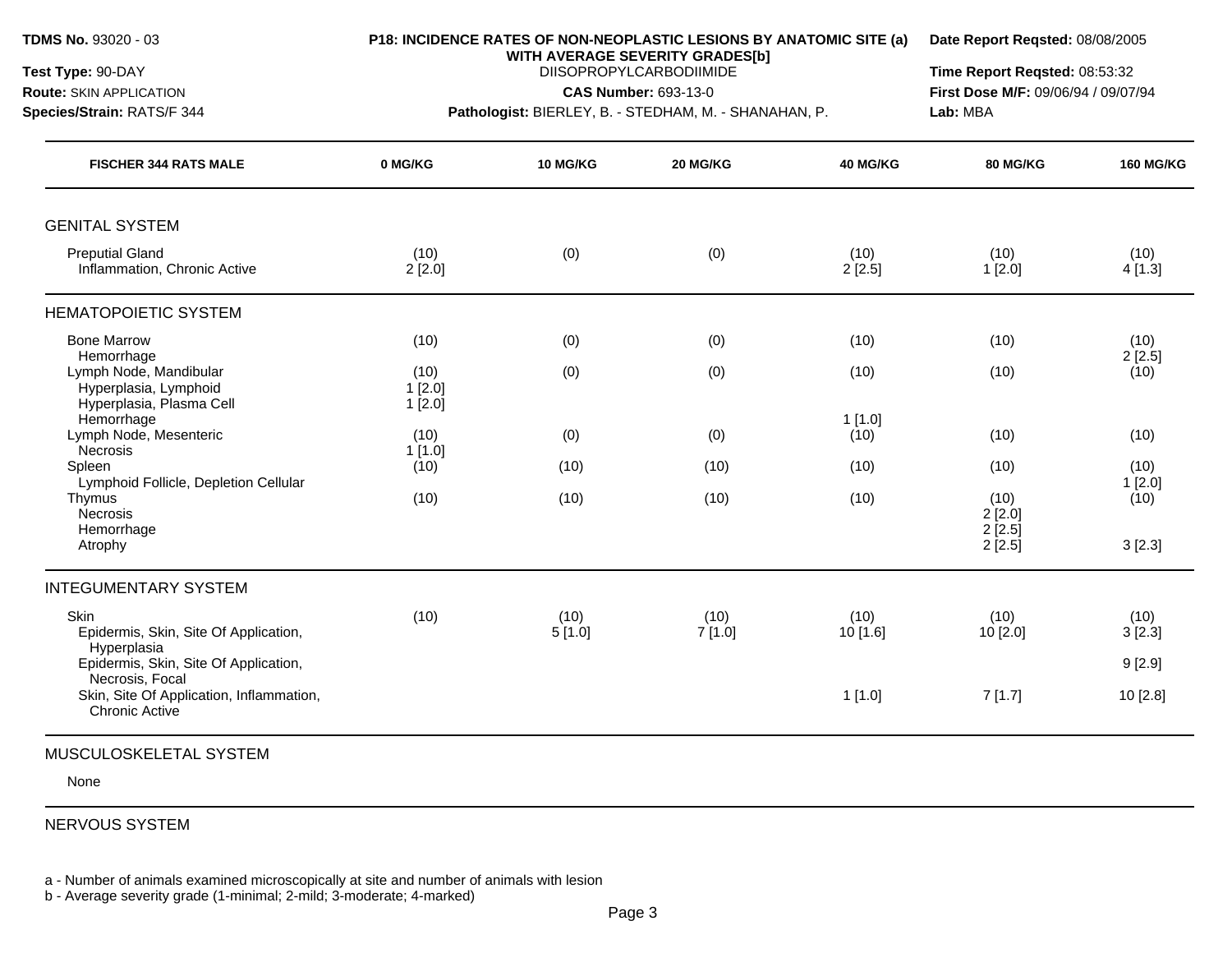**WITH AVERAGE SEVERITY GRADES[b]** 

**Species/Strain:** RATS/F 344 **Pathologist:** BIERLEY, B. - STEDHAM, M. - SHANAHAN, P. **Lab:** MBA

**Test Type:** 90-DAY DIISOPROPYLCARBODIIMIDE **Time Report Reqsted:** 08:53:32 **Route:** SKIN APPLICATION **CAS Number:** 693-13-0 **First Dose M/F:** 09/06/94 / 09/07/94

| <b>FISCHER 344 RATS MALE</b>                                                                                 | 0 MG/KG           | 10 MG/KG | 20 MG/KG | 40 MG/KG       | <b>80 MG/KG</b>                          | <b>160 MG/KG</b>                   |
|--------------------------------------------------------------------------------------------------------------|-------------------|----------|----------|----------------|------------------------------------------|------------------------------------|
| <b>Brain</b><br>Edema, Focal<br>Hemorrhage<br>Congestion                                                     | (10)              | (10)     | (10)     | (10)           | (10)<br>5[1.0]<br>$1$ [1.0]              | (10)<br>1[1.0]<br>4[2.3]<br>1[3.0] |
| Arteriole, Necrosis, Fibrinoid<br>Neuron, Necrosis                                                           |                   |          |          |                | 8[2.6]                                   | $1$ [1.0]                          |
| <b>RESPIRATORY SYSTEM</b>                                                                                    |                   |          |          |                |                                          |                                    |
| Lung<br>Congestion<br>Hemorrhage<br>Alveolus, Infiltration Cellular, Histiocyte                              | (10)<br>$1$ [1.0] | (0)      | (0)      | (10)           | (10)<br>5[2.8]<br>$1$ [2.0]<br>$1$ [1.0] | (10)<br>8[2.8]                     |
| Interstitium, Inflammation, Chronic Active<br>Perivascular, Infiltration Cellular,<br>Lymphocyte             | 1[1.0]<br>3[1.7]  |          |          | 6[1.0]         | 1[2.0]<br>1[2.0]                         |                                    |
| Nose<br>Respiratory Epithelium, Inflammation,<br><b>Chronic Active</b>                                       | (10)<br>3[1.3]    | (0)      | (0)      | (10)<br>1[1.0] | (10)<br>1[2.0]                           | (10)<br>5[1.4]                     |
| Respiratory Epithelium, Metaplasia,<br>Squamous                                                              |                   |          |          |                |                                          | 3[1.7]                             |
| Squamous Epithelium, Inflammation,<br>Chronic<br>Squamous Epithelium, Inflammation,<br><b>Chronic Active</b> |                   |          |          | 1[1.0]         |                                          | 1[2.0]                             |
| SPECIAL SENSES SYSTEM                                                                                        |                   |          |          |                |                                          |                                    |
| Eye<br>Cornea, Bilateral, Degeneration, Focal                                                                | (0)               | (0)      | (0)      | (0)            | (1)<br>1[2.0]                            | (0)                                |
| <b>URINARY SYSTEM</b>                                                                                        |                   |          |          |                |                                          |                                    |
| Kidney<br>Nephropathy                                                                                        | (10)<br>5[1.0]    | (0)      | (0)      | (10)<br>2[1.0] | (10)                                     | (10)                               |

a - Number of animals examined microscopically at site and number of animals with lesion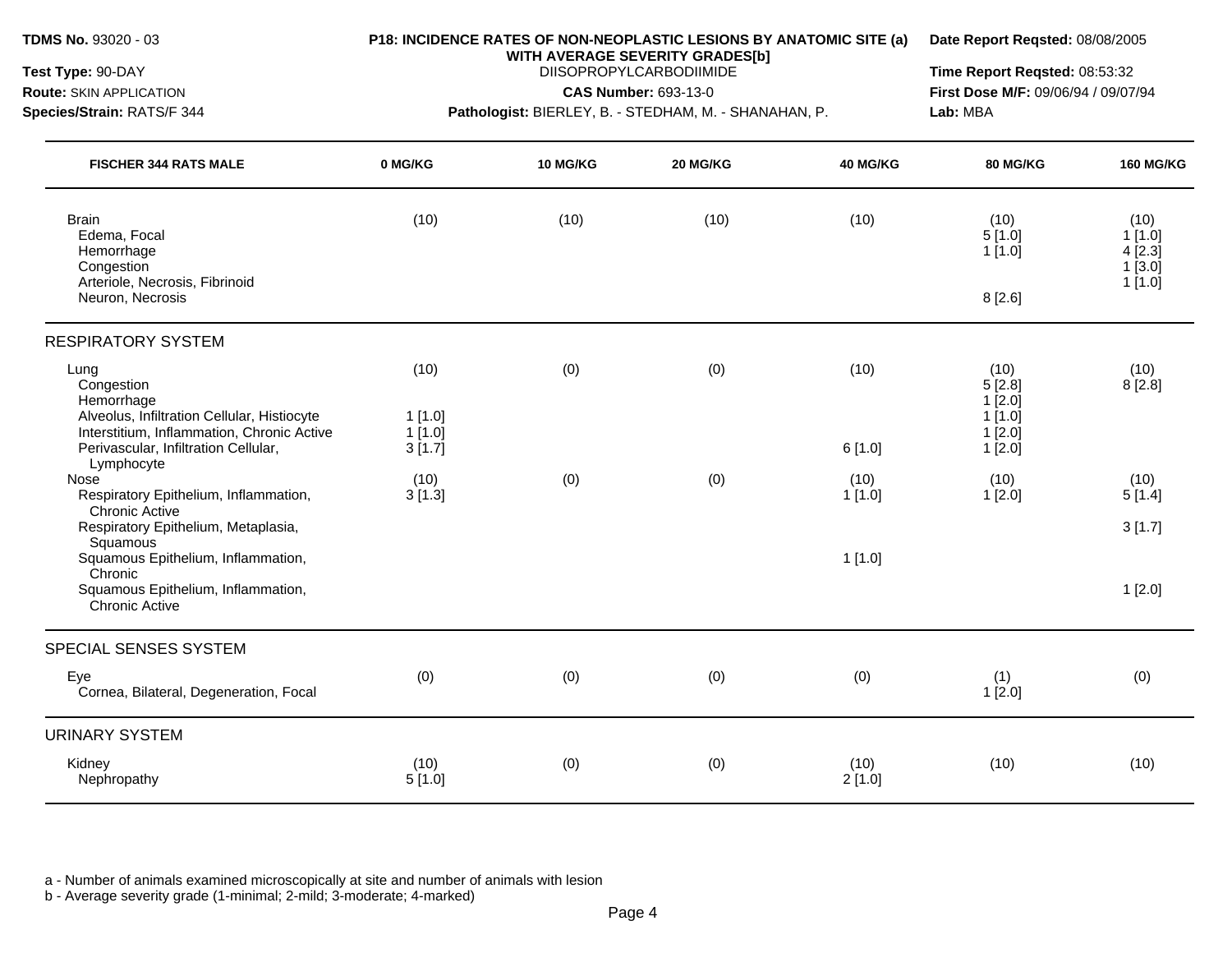| <b>TDMS No. 93020 - 03</b>                                    |         | P18: INCIDENCE RATES OF NON-NEOPLASTIC LESIONS BY ANATOMIC SITE (a)<br>WITH AVERAGE SEVERITY GRADES[b] | Date Report Regsted: 08/08/2005 |                 |                                            |                  |  |
|---------------------------------------------------------------|---------|--------------------------------------------------------------------------------------------------------|---------------------------------|-----------------|--------------------------------------------|------------------|--|
| <b>Test Type: 90-DAY</b>                                      |         |                                                                                                        | <b>DIISOPROPYLCARBODIIMIDE</b>  |                 | Time Report Regsted: 08:53:32              |                  |  |
| <b>CAS Number: 693-13-0</b><br><b>Route: SKIN APPLICATION</b> |         |                                                                                                        |                                 |                 | <b>First Dose M/F: 09/06/94 / 09/07/94</b> |                  |  |
| Species/Strain: RATS/F 344                                    |         | Pathologist: BIERLEY, B. - STEDHAM, M. - SHANAHAN, P.                                                  |                                 |                 | Lab: MBA                                   |                  |  |
| <b>FISCHER 344 RATS MALE</b>                                  | 0 MG/KG | 10 MG/KG                                                                                               | 20 MG/KG                        | <b>40 MG/KG</b> | 80 MG/KG                                   | <b>160 MG/KG</b> |  |
|                                                               |         |                                                                                                        |                                 |                 |                                            |                  |  |

\*\*\* END OF MALE \*\*\*

a - Number of animals examined microscopically at site and number of animals with lesion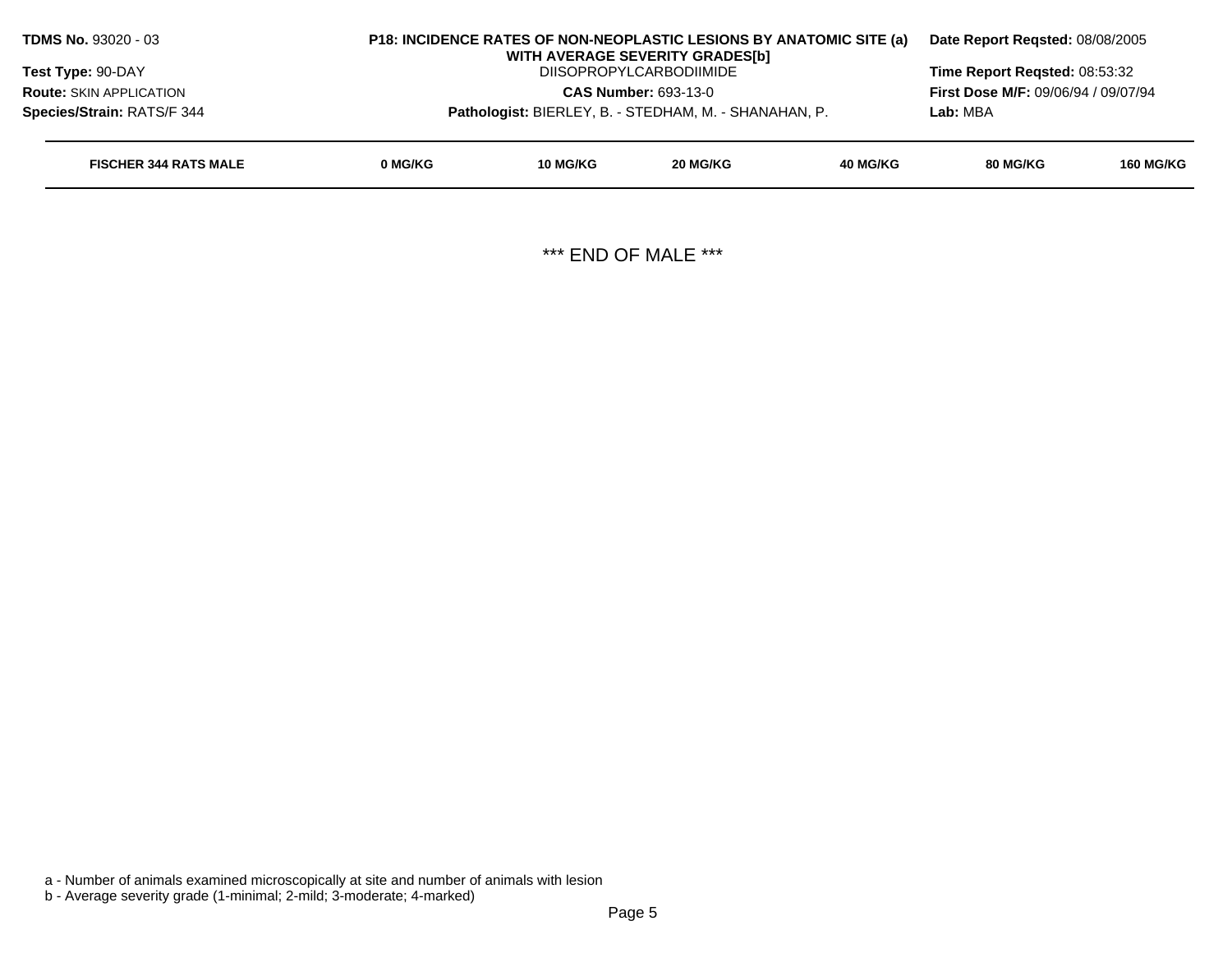**TDMS No.** 93020 - 03

**Test Type:** 90-DAY **Route:** SKIN APPLICATION **Species/Strain:** RATS/F 344

#### **P18: INCIDENCE RATES OF NON-NEOPLASTIC LESIONS BY ANATOMIC SITE (a)**

**Date Report Reqsted:** 08/08/2005

**WITH AVERAGE SEVERITY GRADES[b]**  DIISOPROPYLCARBODIIMIDE

**CAS Number:** 693-13-0

**Pathologist:** BIERLEY, B. - STEDHAM, M. - SHANAHAN, P.

**Time Report Reqsted:** 08:53:32 **First Dose M/F:** 09/06/94 / 09/07/94 **Lab:** MBA

| <b>FISCHER 344 RATS FEMALE</b>                        | 0 MG/KG           | <b>10 MG/KG</b> | 20 MG/KG       | <b>40 MG/KG</b> | 80 MG/KG       | <b>160 MG/KG</b> |
|-------------------------------------------------------|-------------------|-----------------|----------------|-----------------|----------------|------------------|
| <b>Disposition Summary</b>                            |                   |                 |                |                 |                |                  |
| <b>Animals Initially in Study</b>                     | 10                | 10              | 10             | 10              | 10             | 10               |
| <b>Early Deaths</b><br><b>Moribund Sacrifice</b>      |                   |                 |                |                 | 10             | 10               |
| <b>Survivors</b>                                      |                   |                 |                |                 |                |                  |
| <b>Accidently Killed</b><br><b>Terminal Sacrifice</b> | $\mathbf{1}$<br>9 | 10              | 10             | 10              |                |                  |
| <b>Animals Examined Microscopically</b>               | 10                | 10              | 10             | 10              | 10             | 10               |
| <b>ALIMENTARY SYSTEM</b>                              |                   |                 |                |                 |                |                  |
| Liver                                                 | (10)              | (0)             | (0)            | (10)            | (10)           | (10)             |
| Congestion<br>Centrilobular, Congestion               |                   |                 |                |                 | 1[1.0]         | 2[1.0]           |
| Mesentery                                             | (0)               | (0)             | (0)            | (1)             | (0)            | (0)              |
| Fat, Necrosis<br>Pancreas                             | (10)              |                 |                | 1[3.0]<br>(10)  | (10)           | (10)             |
| Acinus, Cytoplasmic Alteration, Focal                 | 1[2.0]            | (0)             | (0)            |                 |                |                  |
| <b>CARDIOVASCULAR SYSTEM</b>                          |                   |                 |                |                 |                |                  |
| Heart<br>Cardiomyopathy                               | (10)              | (10)            | (10)<br>1[1.0] | (10)<br>2[1.0]  | (10)<br>2[1.0] | (10)             |
|                                                       |                   |                 |                |                 |                |                  |
| <b>ENDOCRINE SYSTEM</b>                               |                   |                 |                |                 |                |                  |
| <b>Adrenal Cortex</b><br>Hypertrophy, Focal           | (10)<br>1[2.0]    | (0)             | (0)            | (10)            | (10)           | (10)             |
| <b>GENERAL BODY SYSTEM</b>                            |                   |                 |                |                 |                |                  |

None

GENITAL SYSTEM

a - Number of animals examined microscopically at site and number of animals with lesion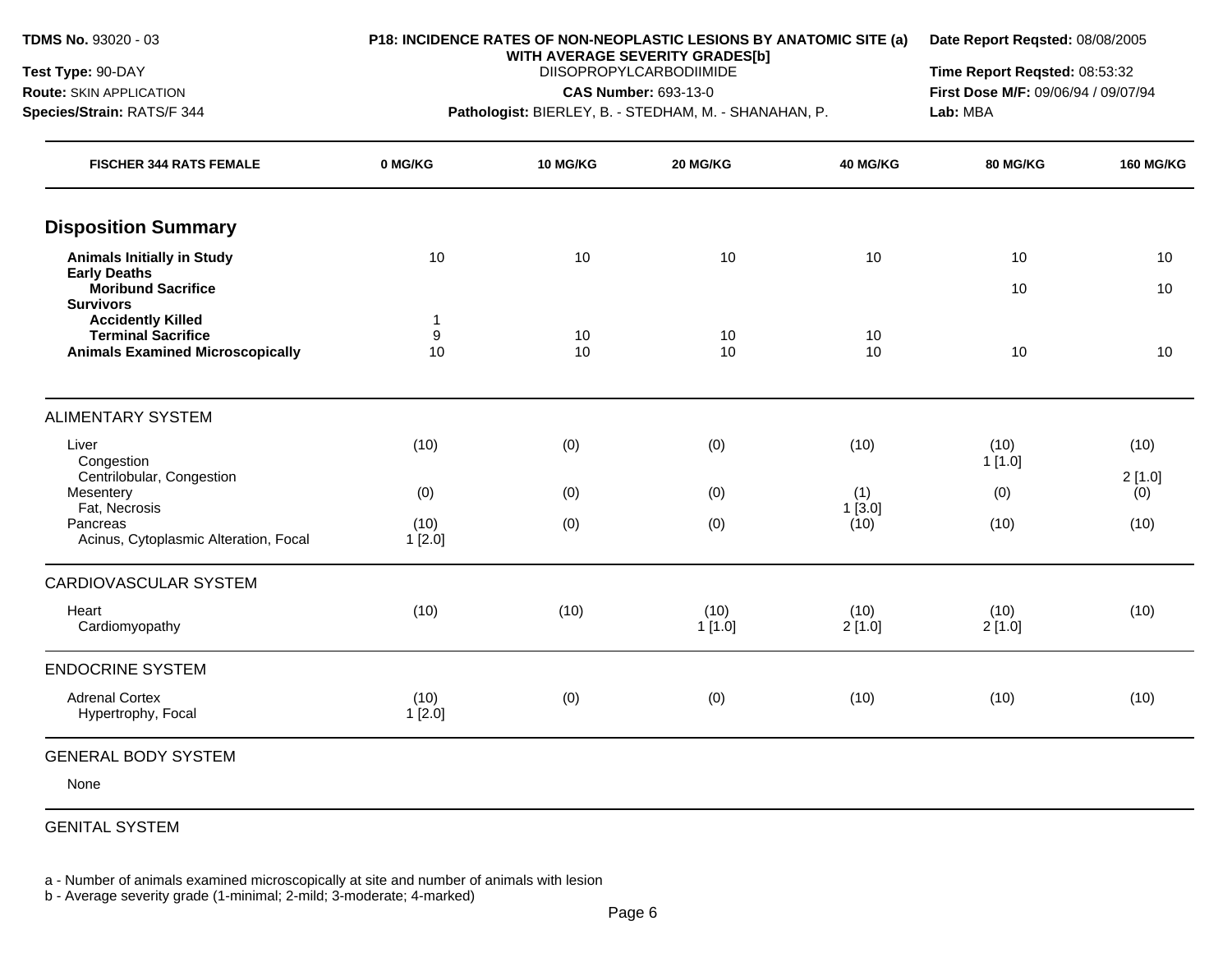**WITH AVERAGE SEVERITY GRADES[b]** 

**Species/Strain:** RATS/F 344 **Pathologist:** BIERLEY, B. - STEDHAM, M. - SHANAHAN, P. **Lab:** MBA

**Test Type:** 90-DAY DIISOPROPYLCARBODIIMIDE **Time Report Reqsted:** 08:53:32 **Route:** SKIN APPLICATION **CAS Number:** 693-13-0 **First Dose M/F:** 09/06/94 / 09/07/94

| <b>FISCHER 344 RATS FEMALE</b>                                                        | 0 MG/KG        | 10 MG/KG       | 20 MG/KG       | 40 MG/KG                 | 80 MG/KG         | <b>160 MG/KG</b> |
|---------------------------------------------------------------------------------------|----------------|----------------|----------------|--------------------------|------------------|------------------|
| <b>Clitoral Gland</b>                                                                 | (8)            | (0)            | (0)            | (6)                      | (10)             | (10)             |
| Inflammation, Chronic Active<br>Ovary                                                 | (10)           | (0)            | (0)            | 1[1.0]<br>(10)           | 2[1.0]<br>(10)   | 1[1.0]<br>(10)   |
| Cyst<br><b>Uterus</b><br>Hydrometra                                                   | (10)           | (1)            | (5)<br>5[3.4]  | 1[2.0]<br>(10)<br>4[2.8] | (10)             | (10)<br>1[2.0]   |
| <b>HEMATOPOIETIC SYSTEM</b>                                                           |                |                |                |                          |                  |                  |
| <b>Bone Marrow</b><br>Hyperplasia, Focal, Lymphoid<br>Hyperplasia, Focal, Histiocytic | (10)           | (0)            | (0)            | (10)<br>1[1.0]<br>2[1.5] | (10)             | (10)             |
| Hemorrhage<br>Atrophy                                                                 |                |                |                |                          | 1[1.0]<br>1[1.0] | 2[2.0]           |
| Lymph Node, Mandibular                                                                | (10)           | (0)            | (0)            | (9)                      | (9)              | (10)             |
| Hemorrhage<br>Hyperplasia, Lymphoid                                                   |                |                |                |                          | 1[2.0]<br>1[2.0] | 2[2.0]           |
| Lymph Node, Mesenteric<br>Hyperplasia, Histiocytic                                    | (10)<br>1[2.0] | (0)            | (0)            | (10)<br>1[2.0]           | (10)             | (10)             |
| Hyperplasia, Lymphoid                                                                 |                |                |                | $1$ [3.0]                |                  |                  |
| Thymus<br>Atrophy                                                                     | (10)           | (10)           | (10)           | (10)                     | (10)<br>4[2.3]   | (10)<br>1[3.0]   |
| <b>INTEGUMENTARY SYSTEM</b>                                                           |                |                |                |                          |                  |                  |
| Skin<br>Epidermis, Skin, Site Of Application,<br>Hyperplasia                          | (10)<br>1[1.0] | (10)<br>2[1.0] | (10)<br>3[1.0] | (10)<br>5[1.0]           | (10)<br>10 [1.4] | (10)<br>10 [2.8] |
| Epidermis, Skin, Site Of Application,                                                 |                |                |                |                          |                  | 10 [1.6]         |
| Necrosis, Focal<br>Skin, Site Of Application, Inflammation,<br><b>Chronic Active</b>  |                |                |                |                          | 7[1.0]           | 10 [3.7]         |

None

## NERVOUS SYSTEM

a - Number of animals examined microscopically at site and number of animals with lesion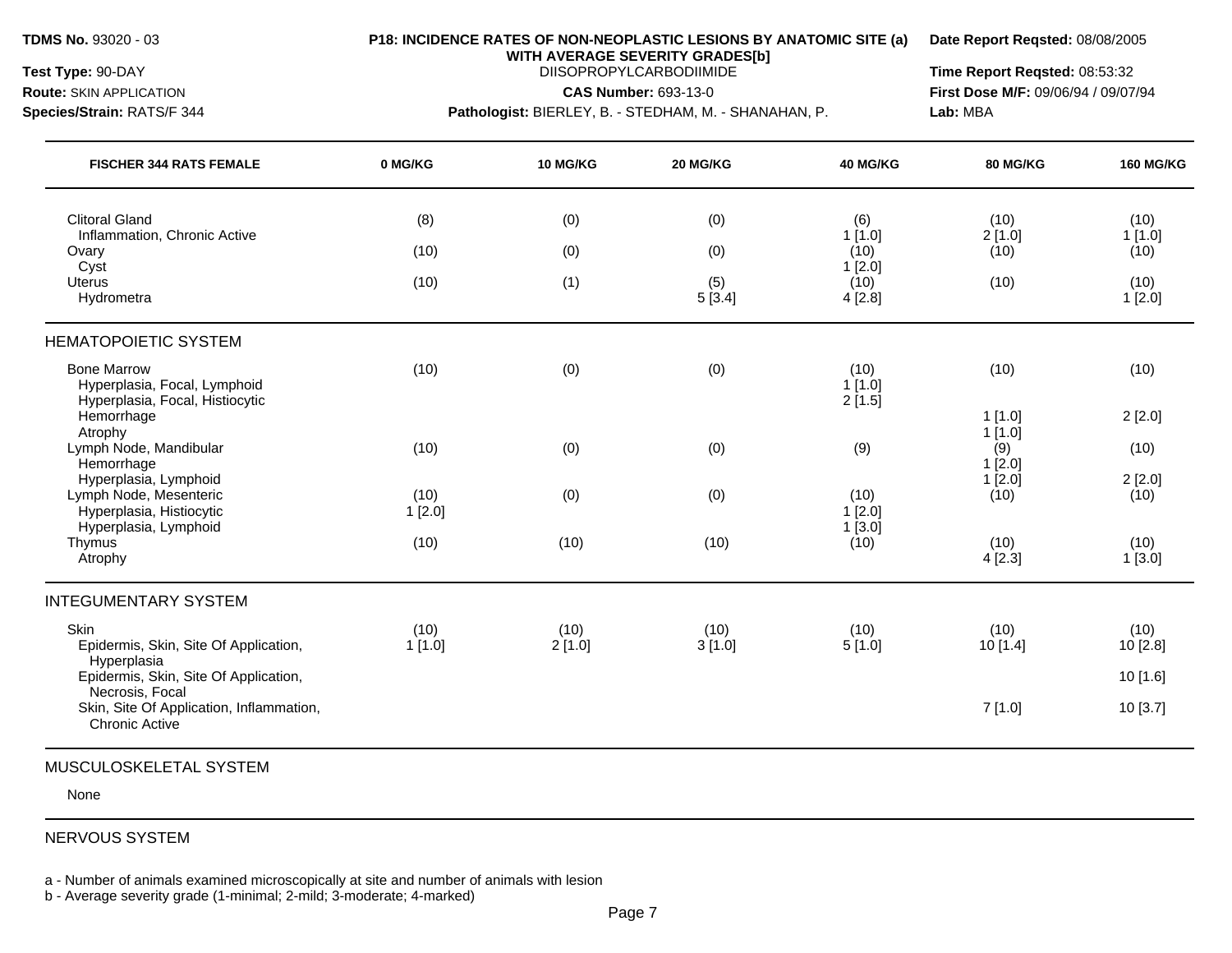**WITH AVERAGE SEVERITY GRADES[b]** 

**Species/Strain:** RATS/F 344 **Pathologist:** BIERLEY, B. - STEDHAM, M. - SHANAHAN, P. **Lab:** MBA

**Test Type:** 90-DAY DIISOPROPYLCARBODIIMIDE **Time Report Reqsted:** 08:53:32 **Route:** SKIN APPLICATION **CAS Number:** 693-13-0 **First Dose M/F:** 09/06/94 / 09/07/94

| <b>FISCHER 344 RATS FEMALE</b>                                                                        | 0 MG/KG             | 10 MG/KG | 20 MG/KG | 40 MG/KG                 | 80 MG/KG                                     | <b>160 MG/KG</b>                   |
|-------------------------------------------------------------------------------------------------------|---------------------|----------|----------|--------------------------|----------------------------------------------|------------------------------------|
| <b>Brain</b><br>Edema, Focal<br>Hemorrhage<br>Arteriole, Necrosis, Fibrinoid<br>Neuron, Necrosis      | (10)                | (10)     | (10)     | (10)                     | (10)<br>5[1.0]<br>5[2.2]<br>1[1.0]<br>8[2.4] | (10)<br>2[1.0]<br>6[2.0]<br>2[4.0] |
| <b>RESPIRATORY SYSTEM</b>                                                                             |                     |          |          |                          |                                              |                                    |
| Lung<br>Congestion<br>Hemorrhage                                                                      | (10)                | (0)      | (0)      | (10)                     | (10)<br>5[1.8]<br>1[2.0]                     | (10)<br>8[2.5]                     |
| Interstitium, Inflammation, Chronic Active<br>Perivascular, Infiltration Cellular,<br>Lymphocyte      | $1$ [2.0]<br>4[1.3] |          |          | 3[1.7]<br>5[2.4]         | 4[2.3]                                       |                                    |
| Nose<br>Olfactory Epithelium, Atrophy<br>Olfactory Epithelium, Inflammation,<br><b>Chronic Active</b> | (10)<br>1[1.0]      | (0)      | (0)      | (10)<br>1[1.0]           | (10)                                         | (10)                               |
| Respiratory Epithelium, Atrophy<br>Respiratory Epithelium, Inflammation,<br><b>Chronic Active</b>     | 1[1.0]              |          |          |                          | 1[1.0]                                       | 2[1.0]                             |
| Squamous Epithelium, Inflammation,<br><b>Chronic Active</b>                                           |                     |          |          |                          | 1[1.0]                                       |                                    |
| SPECIAL SENSES SYSTEM                                                                                 |                     |          |          |                          |                                              |                                    |
| None                                                                                                  |                     |          |          |                          |                                              |                                    |
| <b>URINARY SYSTEM</b>                                                                                 |                     |          |          |                          |                                              |                                    |
| Kidney<br>Congestion                                                                                  | (10)                | (0)      | (0)      | (10)                     | (10)<br>$1$ [2.0]                            | (10)<br>1[2.0]                     |
| Medulla, Mineralization<br><b>Urinary Bladder</b><br>Serosa, Mineralization                           | 5[1.0]<br>(10)      | (0)      | (0)      | 6[1.0]<br>(10)<br>1[2.0] | 10 [1.0]<br>(10)                             | 3[1.0]<br>(10)                     |

a - Number of animals examined microscopically at site and number of animals with lesion